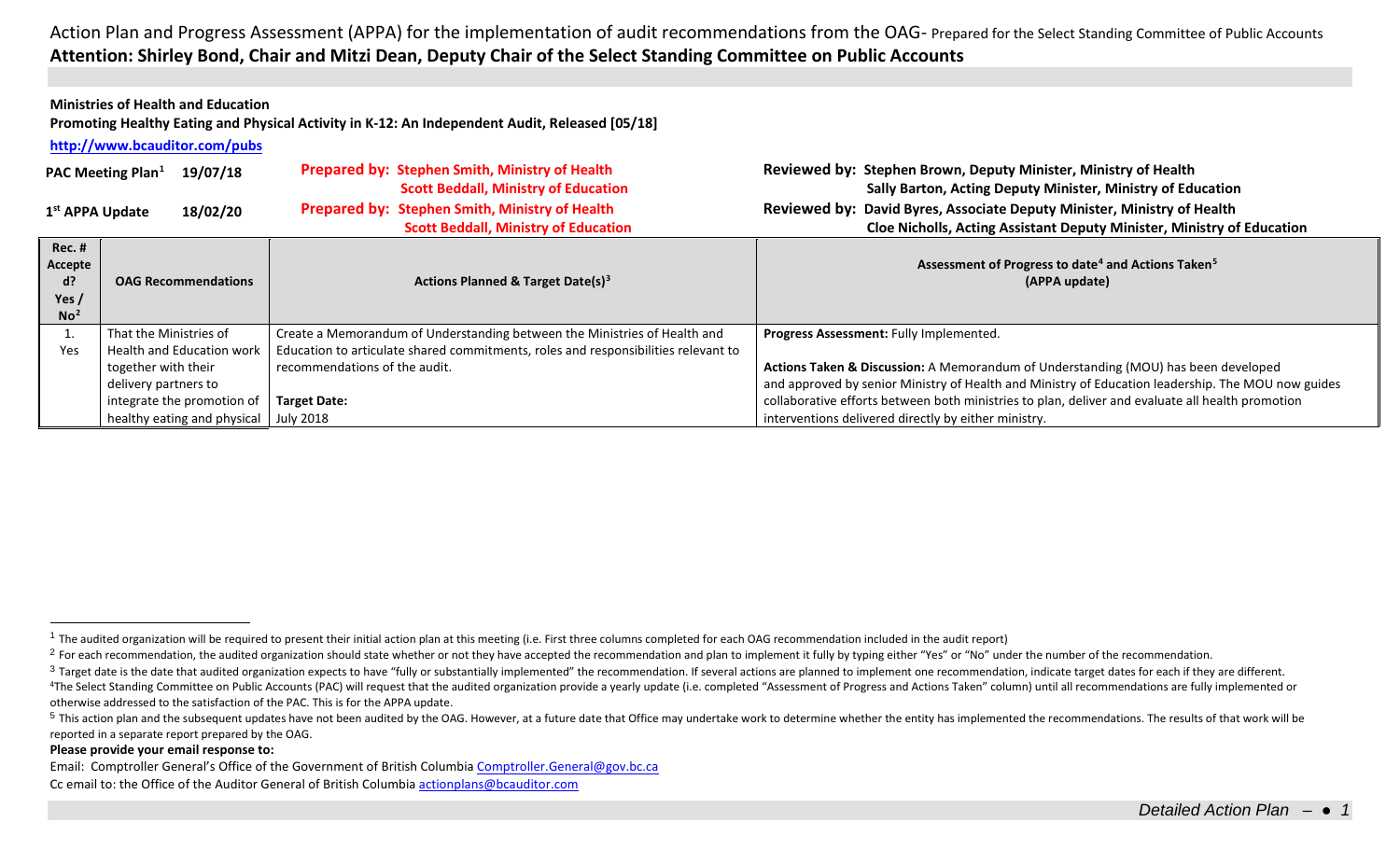| <b>Rec. #</b><br>Accepte<br>d?<br>Yes /<br>No <sup>2</sup> | <b>OAG Recommendations</b>                                                                                                                                                                                                    | Actions Planned & Target Date(s) <sup>3</sup>                                                                                                                                      | Assessment of Progress to date <sup>4</sup> and Actions Taken <sup>5</sup><br>(APPA update)                                                                                                                                                                                                                                                                                                                                                                                                                                                                                                                                                                                                                                                                                                                                                                                                                                                                                                                                                                                                                                                                                                                                                                                                                                                                                                                                                                                                                                                                                                                                                                                                                                                                                                                                                                                                                                                                                                                                                                                                                                                                                        |
|------------------------------------------------------------|-------------------------------------------------------------------------------------------------------------------------------------------------------------------------------------------------------------------------------|------------------------------------------------------------------------------------------------------------------------------------------------------------------------------------|------------------------------------------------------------------------------------------------------------------------------------------------------------------------------------------------------------------------------------------------------------------------------------------------------------------------------------------------------------------------------------------------------------------------------------------------------------------------------------------------------------------------------------------------------------------------------------------------------------------------------------------------------------------------------------------------------------------------------------------------------------------------------------------------------------------------------------------------------------------------------------------------------------------------------------------------------------------------------------------------------------------------------------------------------------------------------------------------------------------------------------------------------------------------------------------------------------------------------------------------------------------------------------------------------------------------------------------------------------------------------------------------------------------------------------------------------------------------------------------------------------------------------------------------------------------------------------------------------------------------------------------------------------------------------------------------------------------------------------------------------------------------------------------------------------------------------------------------------------------------------------------------------------------------------------------------------------------------------------------------------------------------------------------------------------------------------------------------------------------------------------------------------------------------------------|
|                                                            | activity with other student<br>health initiatives by<br>establishing shared goals,<br>objectives, targets and<br>performance measures;<br>and communicate this<br>direction to health<br>authorities and school<br>districts. | Establish process for annual direction setting exercise for student health involving<br>senior decision-making tables of both sectors.<br><b>Target Date:</b><br><b>March 2019</b> | Progress Assessment: Fully Implemented.<br>Actions Taken & Discussion: The Ministries of Education and Health have developed an approach to<br>establishing annual direction and priorities in collaboration with senior decision-making tables: the<br>Learning Advisory Board and All Superintendents Meetings in the education sector, and the Provincial<br>Health Promotion and Prevention Advisory Group and Public Health Executive Committee in the health<br>sector. These tables include leaders from delivery partners - school districts and health authorities - and<br>members hold accountabilities for implementing system-wide strategic direction in their respective<br>organizations.<br>Additional Action Taken: Under the leadership of the Ministry of Mental Health and Addictions, the<br>Ministries of Education and Health are collaborating alongside the Ministry of Children and Family<br>Development to develop and implement the provincial mental health and addictions strategy A Pathway to<br>Hope: A roadmap for making mental health and addictions care better for people in British Columbia. The<br>Pathway lays out government's 10-year vision for mental wellness, improved mental health care and the<br>establishment of an effective substance use prevention, addictions treatment and recovery system - and<br>outlines the priority actions that will be taken over the next three years. This strategy has a major focus on<br>child and youth mental health including: the expansion of Foundry Centres from 11 to 19 throughout the<br>province, addressing mental health in schools, establishing Integrated Child and Youth teams in five school<br>districts over three years, and step up/down services to support children and youth who require intensive<br>services to receive transition supports. The structures that support collaboration through this government<br>priority include a Child, Youth and Young Adult Working Group who offer an additional platform to enhance<br>inter-ministry coordination and collaboration as it relates to the health and well-being of students in a<br>more general way. |

### **Please provide your email response to:**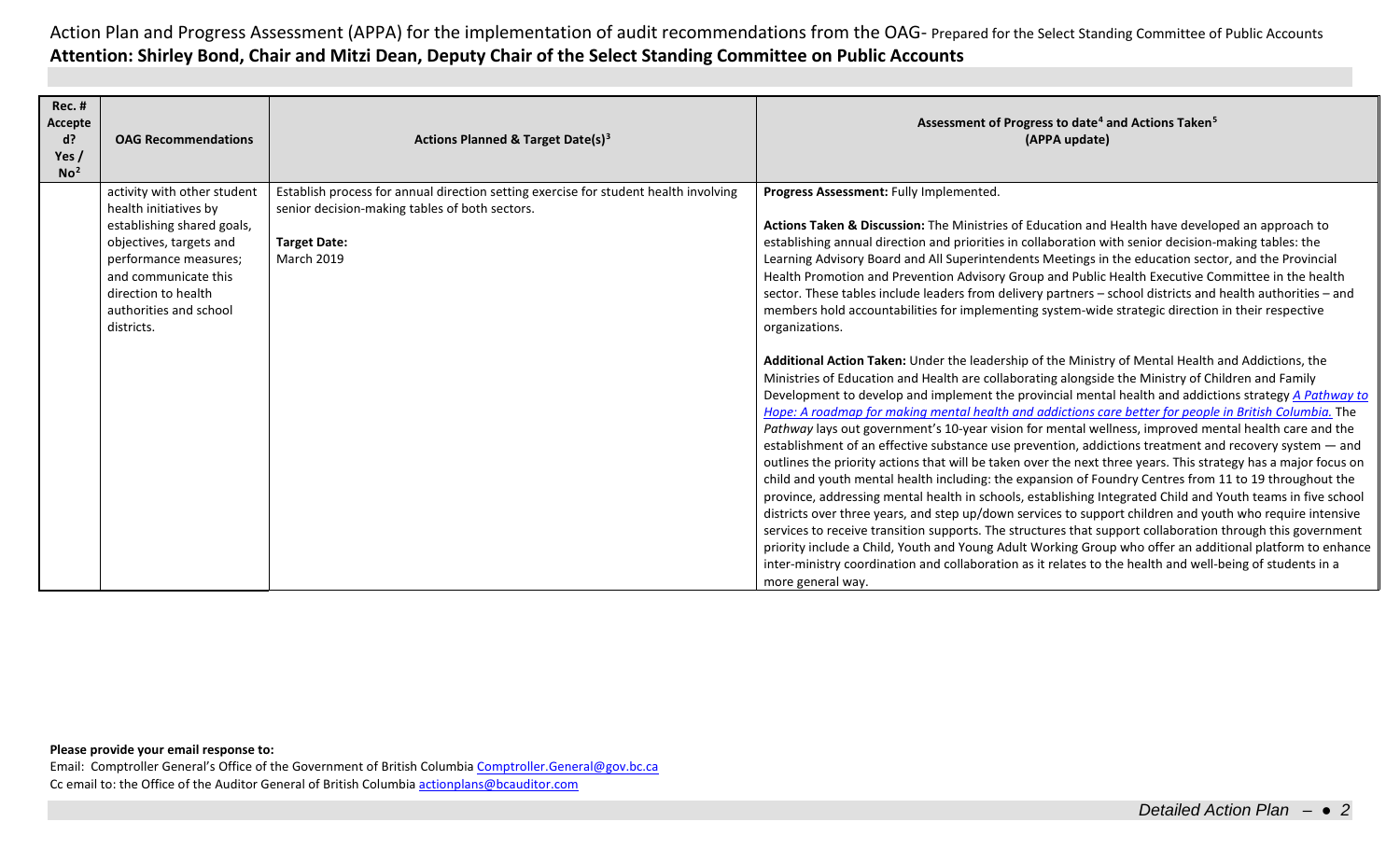| <b>Rec. #</b><br>Accepte<br>d?<br>Yes $/$<br>No <sup>2</sup> | <b>OAG Recommendations</b> | Actions Planned & Target Date(s) <sup>3</sup>                                                                                                                                                                                                                                                                                                                                                                                                                                                                                                                                                                                                                                                                                           | Assessment of Progress to date <sup>4</sup> and Actions Taken <sup>5</sup><br>(APPA update)                                                                                                                                                                                                                                                                                                                                                                                                                                                                                                                                                                                                                                                                                                                                                                                                                                                                                                                                                                                      |
|--------------------------------------------------------------|----------------------------|-----------------------------------------------------------------------------------------------------------------------------------------------------------------------------------------------------------------------------------------------------------------------------------------------------------------------------------------------------------------------------------------------------------------------------------------------------------------------------------------------------------------------------------------------------------------------------------------------------------------------------------------------------------------------------------------------------------------------------------------|----------------------------------------------------------------------------------------------------------------------------------------------------------------------------------------------------------------------------------------------------------------------------------------------------------------------------------------------------------------------------------------------------------------------------------------------------------------------------------------------------------------------------------------------------------------------------------------------------------------------------------------------------------------------------------------------------------------------------------------------------------------------------------------------------------------------------------------------------------------------------------------------------------------------------------------------------------------------------------------------------------------------------------------------------------------------------------|
|                                                              |                            | Co-develop shared direction (including goals, objectives, targets and performance<br>measures) on student health priorities, and disseminate via communication<br>channels to key delivery partners.<br>Include in annual expectation letter for health authorities to support<br>school districts in addressing shared health and wellbeing priorities.<br>Revised: Ministry of Health will work directly with senior health authority<br>leadership with oversight of school health initiatives to communicate<br>shared direction and expectations.<br>Ministry of Education will use existing communication channels to provide<br>direction related to student health to school districts.<br><b>Target Date:</b><br>December 2020 | Progress Assessment: Substantially Implemented.<br><b>Actions Taken &amp; Discussion:</b><br>The format and use of annual expectation letters have changed and they no longer afford the most direct<br>route to communicate priorities related to school health promotion to health authorities. Instead, the<br>Ministry of Health is working directly with senior health authority leadership with oversight of these<br>programs and services to communicate expectations related to partnering with school districts in order to<br>advance priority efforts to improve student health and wellbeing. The Ministry of Education also meets<br>directly with school district superintendents to communicate student health priorities, and issues<br>supplementary communications to superintendents via a weekly Deputy Minister's Bulletin.<br>Initial direction to both sectors identified priorities tied to the cross-government mental health and<br>addictions strategy (A Pathway to Hope), with links to the connection between good mental and physical<br>health. |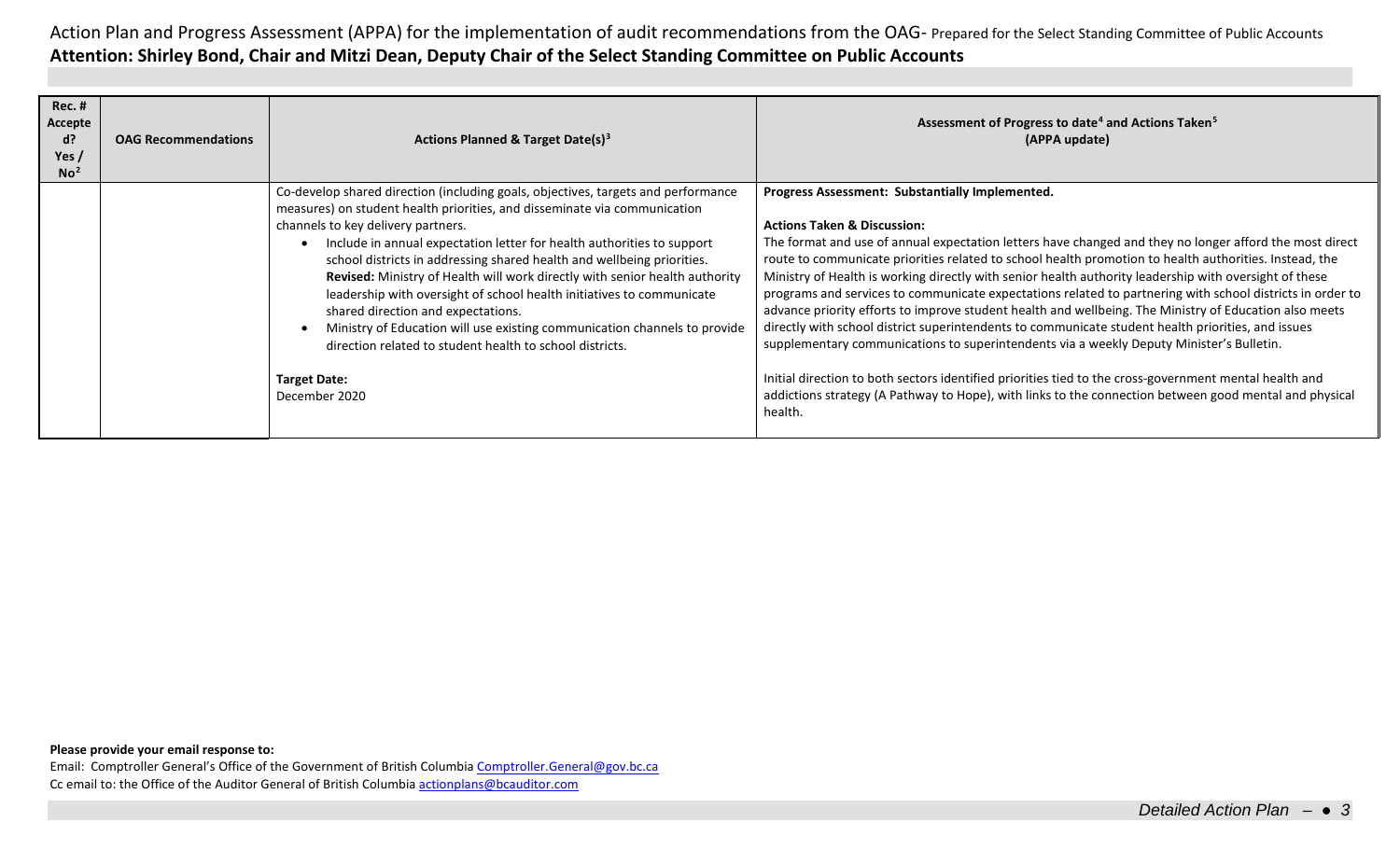| As existing contracts/funding agreements for delivery of student health-related | Progress Assessment: Substantially Implemented.                                                                                                                                                                                                                                                                                                                                                                                                                                                                                                                                                  |
|---------------------------------------------------------------------------------|--------------------------------------------------------------------------------------------------------------------------------------------------------------------------------------------------------------------------------------------------------------------------------------------------------------------------------------------------------------------------------------------------------------------------------------------------------------------------------------------------------------------------------------------------------------------------------------------------|
| services come to term, review to ensure they address shared priorities of both  |                                                                                                                                                                                                                                                                                                                                                                                                                                                                                                                                                                                                  |
| sectors, and revise as required.                                                | <b>Actions Taken &amp; Discussion:</b>                                                                                                                                                                                                                                                                                                                                                                                                                                                                                                                                                           |
|                                                                                 | The Ministry of Health recently initiated a Shared Cost Arrangement with the Sport for Life Society for the                                                                                                                                                                                                                                                                                                                                                                                                                                                                                      |
| <b>Target Date:</b>                                                             | development and implementation of a school-based initiative focused on physical literacy and physical                                                                                                                                                                                                                                                                                                                                                                                                                                                                                            |
| April 2020                                                                      | activity, with strong connections to mental wellbeing. The scope and focus of the initiative were<br>collaboratively determined by the Ministry of Health, Ministry of Education, and Ministry of Tourism, Arts<br>and Culture. The initiative will focus on professional development opportunities and resources for<br>elementary educators that reflect low-barriers to access and meet the unique needs of educators<br>supporting vulnerable students. The unique needs of Indigenous students in particular represent a discrete                                                           |
|                                                                                 | and explicit focus within the activities described within the SCA. Additionally, the initial phase will<br>emphasize reach to rural and remote schools/school districts. The initiative will move into an active<br>delivery phase in early spring 2020.                                                                                                                                                                                                                                                                                                                                         |
|                                                                                 | The objectives for the BC School Fruit and Vegetable Nutritional Program were updated in July 2019 to<br>more strongly align with the shared priorities of the health and education sectors related to healthy eating<br>and supporting the implementation of the Physical and Health Education curriculum.                                                                                                                                                                                                                                                                                      |
|                                                                                 | Ministry of Health staff have been working with Farm to School BC to determine opportunities for<br>deepening the program's impact on student health outcomes (particularly student mental wellbeing and<br>fruit and vegetable intake) and to more strongly align the program with shared priorities of the health and<br>education sector. This work has been undertaken with the understanding that it will inform future funding<br>agreements.                                                                                                                                              |
|                                                                                 | The Healthy Schools BC Working Group - which includes representatives from the Ministries of Health and<br>Education and all of the regional health authorities - is concluding a strategic planning exercise to<br>determine how the initiative can better support the shared priorities of both sectors. This will influence any<br>associated grant deliverables for the Healthy Schools BC initiative, and will further advance collaboration<br>between education and health through the future inclusion of working group members from<br>representative school districts in the province. |
|                                                                                 | Student health-related contracts and funding agreements led by the Ministry of Education are largely<br>connected to the cross-government mental health and addictions strategy, and are informed by the<br>Ministry of Health and other provincial ministries under the leadership of the Ministry of Mental Health<br>and Addictions.                                                                                                                                                                                                                                                          |

### **Please provide your email response to:**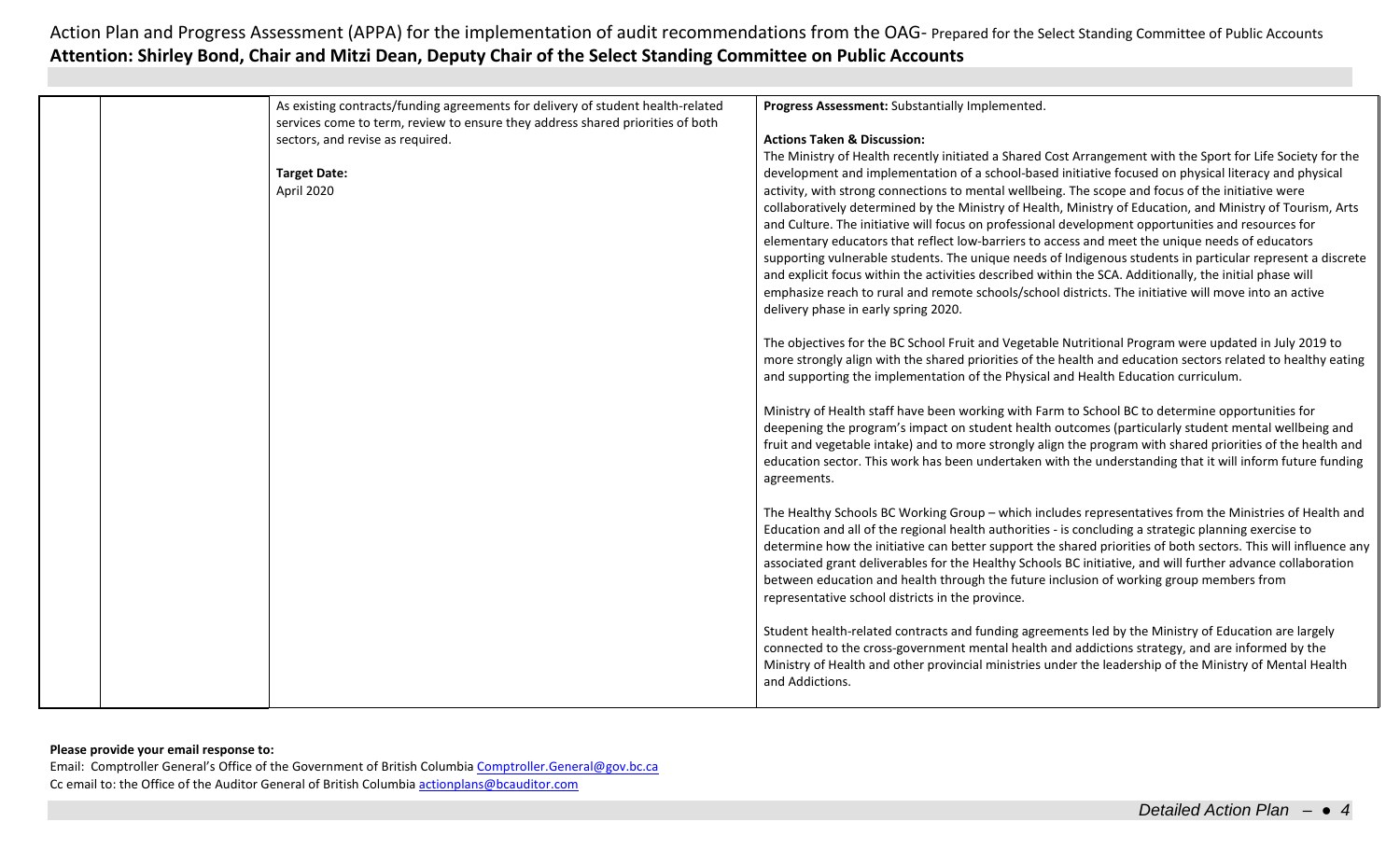| <b>Rec. #</b><br>Accepte<br>d?<br>Yes /<br>No <sup>2</sup> | <b>OAG Recommendations</b>                                                                                                                                                                                                        | Actions Planned & Target Date(s) <sup>3</sup>                                                                                                                                                                                                                                 | Assessment of Progress to date <sup>4</sup> and Actions Taken <sup>5</sup><br>(APPA update)                                                                                                                                                                                                                                                                                                                                                                                                                                                                                                                                                                                                                                                                                                                                                                                                                                                                                                                                                                                                                                                                                                                                                                                                                                                                                                                                                                                                                                                                                                                                                                                             |
|------------------------------------------------------------|-----------------------------------------------------------------------------------------------------------------------------------------------------------------------------------------------------------------------------------|-------------------------------------------------------------------------------------------------------------------------------------------------------------------------------------------------------------------------------------------------------------------------------|-----------------------------------------------------------------------------------------------------------------------------------------------------------------------------------------------------------------------------------------------------------------------------------------------------------------------------------------------------------------------------------------------------------------------------------------------------------------------------------------------------------------------------------------------------------------------------------------------------------------------------------------------------------------------------------------------------------------------------------------------------------------------------------------------------------------------------------------------------------------------------------------------------------------------------------------------------------------------------------------------------------------------------------------------------------------------------------------------------------------------------------------------------------------------------------------------------------------------------------------------------------------------------------------------------------------------------------------------------------------------------------------------------------------------------------------------------------------------------------------------------------------------------------------------------------------------------------------------------------------------------------------------------------------------------------------|
|                                                            |                                                                                                                                                                                                                                   |                                                                                                                                                                                                                                                                               | The Ministries of Education and Health continue to represent BC on the Pan-Canadian Joint Consortium for<br>School Health (JCSH). Both ministries share membership costs, and work together to inform and participate<br>in JCSH activities. The ministries are currently working together to help shape the 5-year mandate renewal<br>for the JCSH, with the goal of shifting JCSH focus areas and activities to better align with BC's priorities for<br>student health and well-being. Proposed priority focus areas include mental well-being, problematic<br>substance use, and healthy school food environments.                                                                                                                                                                                                                                                                                                                                                                                                                                                                                                                                                                                                                                                                                                                                                                                                                                                                                                                                                                                                                                                                  |
| 2.<br>Yes                                                  | That the Ministries of<br>Health and Education work<br>together with their<br>delivery partners to revise<br>the School Meal and<br><b>School Nutrition Program</b><br>Handbook according to<br>current nutritional<br>standards. | Work with delivery partners to update the Guidelines for Food & Beverage Sales in<br>BC Schools (policy) and the related School Meal and School Nutrition Program<br>Handbook (resource) according to current nutritional standards.<br><b>Target Date:</b><br>September 2021 | Progress Assessment: Partially Implemented.<br><b>Actions Taken &amp; Discussion:</b><br>With the release of Canada's new food guide in 2019, the Ministries of Health and Education have worked<br>to identify school nutrition policies and resources that may require updating to ensure alignment with<br>current nutrition standards including the Guidelines for Food and Beverage Sales in BC Schools and the<br>related School Meal and School Nutrition Program Handbook. The Ministry of Health is chairing a<br>Provincial/Territorial working group to develop nutrition standards based on the new food guide to inform<br>healthy eating guidelines and resources, including those specific to school settings. In tandem, the<br>Ministries of Health, Education and Agriculture have issued a School Food Environment Survey through BC<br>Stats to understand how the Guidelines and Handbook are used in practice which will inform their<br>respective revisions (see recommendation #5). Survey results are anticipated by March 31, 2020.<br>The 2019 Federal Budget also announced the Federal Government's intention to work with provinces and<br>territories towards the creation of a National School Food Program. The Ministries of Health and Education<br>have been working with federal counterparts to learn more about their intended actions, including if this<br>would include an explicit focus on nutritional standards. Recent communication from the Federal<br>government (December 2, 2019) indicated that this work is currently on hold as a new Minister has been<br>appointed and no direction has been given on this file at this point. |

### **Please provide your email response to:**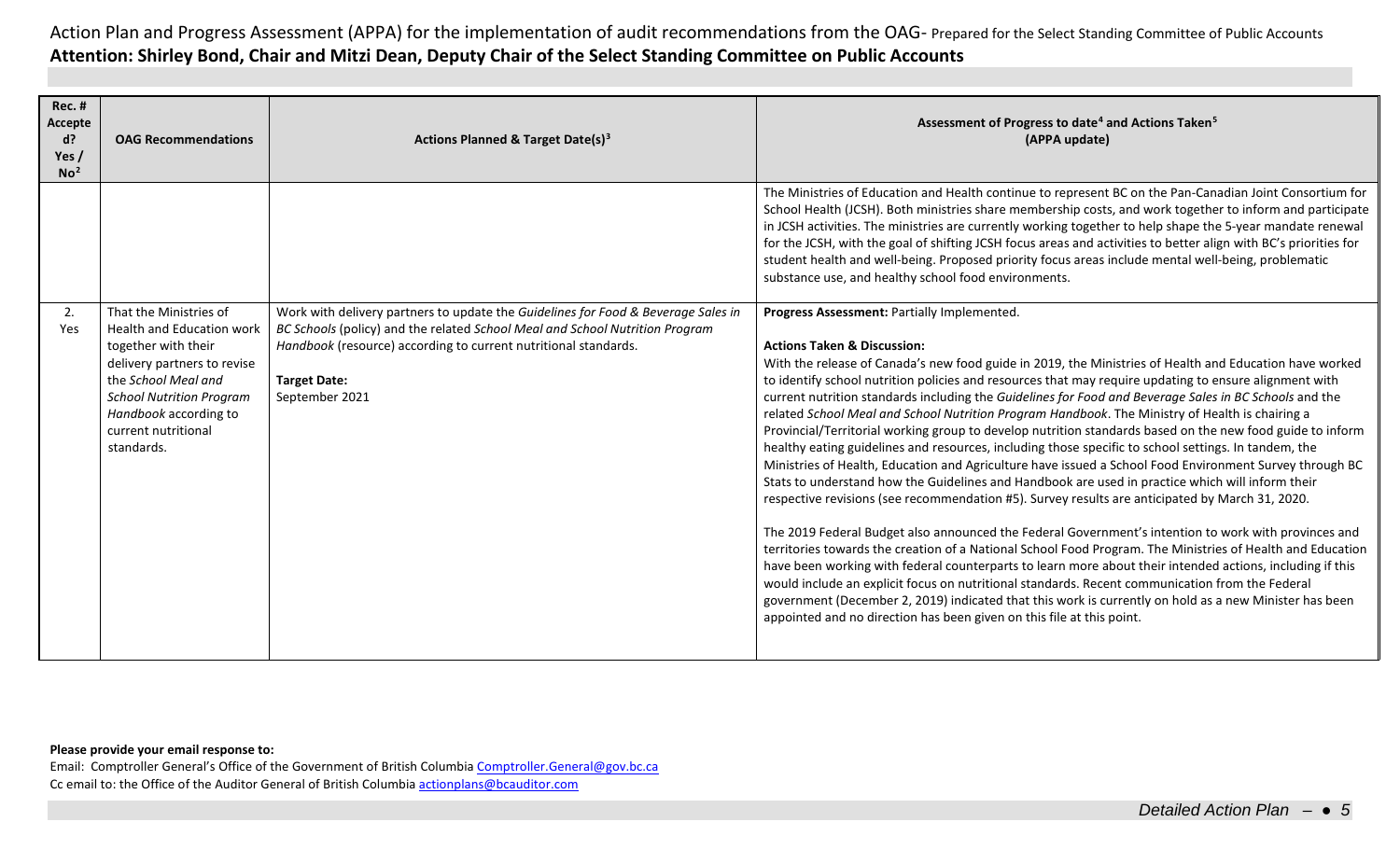| <b>Rec. #</b><br>Accepte<br>d?<br>Yes/<br>No <sup>2</sup> | <b>OAG Recommendations</b>                                                                                                                                                                                                      | Actions Planned & Target Date(s) <sup>3</sup>                                                                                                            | Assessment of Progress to date <sup>4</sup> and Actions Taken <sup>5</sup><br>(APPA update)                                                                                                                                                                                                                                                                                                                                                                                                                                                                                                                                                                                                                                                                                                                                                                                                                                                                                                                                                                                                                                                                                                                                                                                                                                                                                                                                                                              |
|-----------------------------------------------------------|---------------------------------------------------------------------------------------------------------------------------------------------------------------------------------------------------------------------------------|----------------------------------------------------------------------------------------------------------------------------------------------------------|--------------------------------------------------------------------------------------------------------------------------------------------------------------------------------------------------------------------------------------------------------------------------------------------------------------------------------------------------------------------------------------------------------------------------------------------------------------------------------------------------------------------------------------------------------------------------------------------------------------------------------------------------------------------------------------------------------------------------------------------------------------------------------------------------------------------------------------------------------------------------------------------------------------------------------------------------------------------------------------------------------------------------------------------------------------------------------------------------------------------------------------------------------------------------------------------------------------------------------------------------------------------------------------------------------------------------------------------------------------------------------------------------------------------------------------------------------------------------|
| 3.<br>Yes                                                 | That the Ministries of<br><b>Health and Education work</b><br>together with their<br>delivery partners to<br>develop<br>healthy eating and physical<br>activity initiatives<br>that maximize access for<br>vulnerable students. | Require delivery partners to ensure existing school-based initiatives prioritize<br>access for vulnerable students.<br><b>Target Date:</b><br>April 2020 | Progress Assessment: Substantially Implemented.<br><b>Actions Taken &amp; Discussion:</b><br>The Healthy Schools BC granting process has been updated to address application barriers and to prioritize<br>access for First Nations schools. Program staff have reached out directly to First Nations schools across the<br>province to encourage them to apply for a grant, and to reduce barriers to successful submission of an<br>application.<br>In partnership with the Ministry of Agriculture and Ministry of Education, the Ministry of Health has<br>commenced work to adjust the grant deliverables associated with the BC School Fruit and Vegetable<br>Nutrition Program. Objectives have been updated to better reflect the shared priorities of the partner<br>ministries. The program coordinator guide continues to provide ideas on how to support vulnerable<br>students to access extra fruits and vegetables in a way that reduces stigma, including that leftover product<br>should be placed in a basket at the office so students can help themselves. Ministry of Health staff have<br>also worked with program staff to explore ways to extend the reach of the program to remote<br>communities with non-conventional school settings.<br>Farm to School BC continues to focus its services on school communities that serve a higher proportion of<br>students experiencing vulnerability as defined by socio-economic status and geography. |

### **Please provide your email response to:**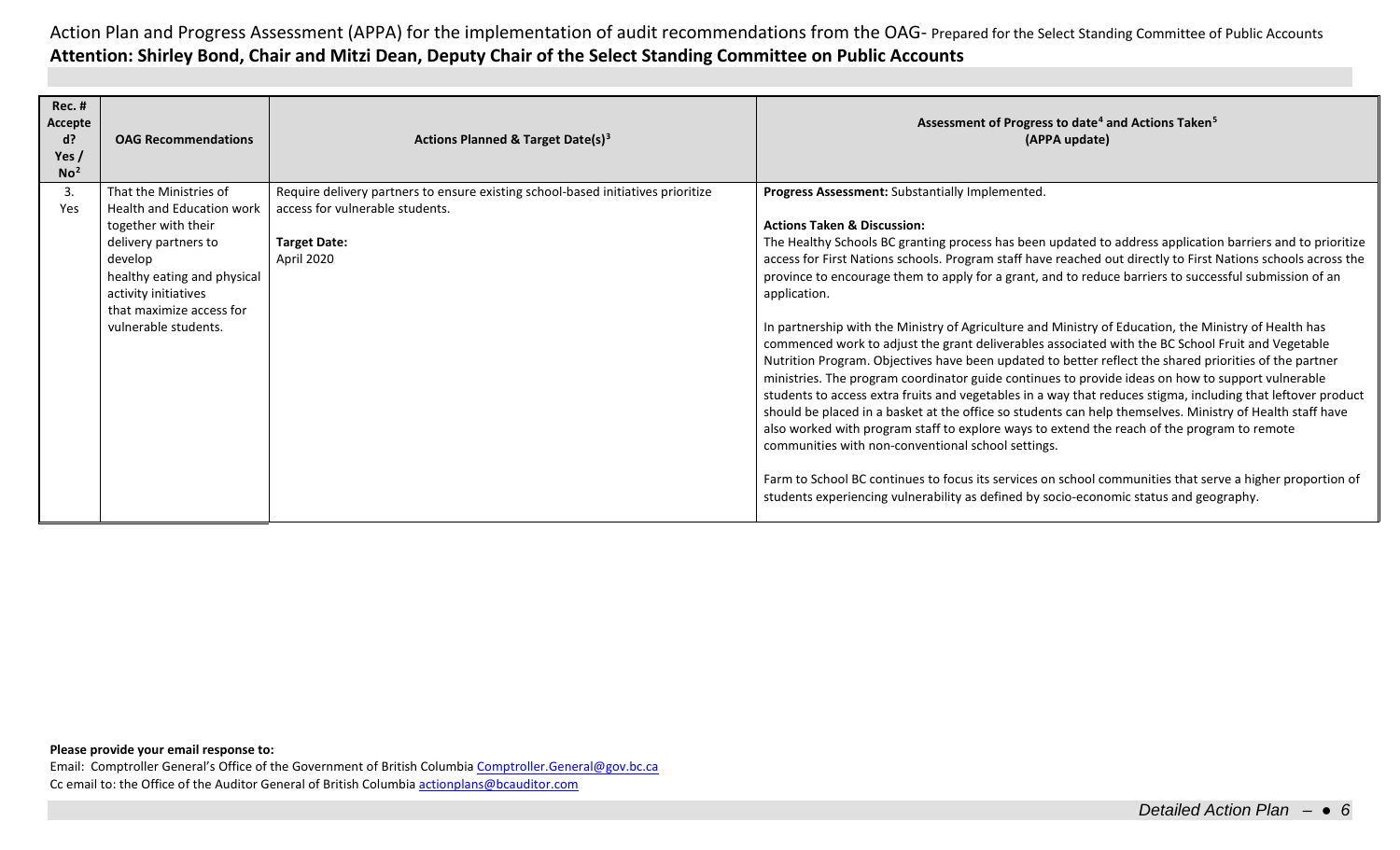| <b>Rec. #</b><br>Accepte<br>$d$ ?<br>Yes /<br>No <sup>2</sup> | <b>OAG Recommendations</b> | Actions Planned & Target Date(s) <sup>3</sup>                                                                                                        | Assessment of Progress to date <sup>4</sup> and Actions Taken <sup>5</sup><br>(APPA update)                                                                                                                                                                                                                                                                                                                                                                                                                                                                                                                                                                                                                                                                                                                                                                                                                                                                                                                                                                                                                                                                                                                                                                                                           |
|---------------------------------------------------------------|----------------------------|------------------------------------------------------------------------------------------------------------------------------------------------------|-------------------------------------------------------------------------------------------------------------------------------------------------------------------------------------------------------------------------------------------------------------------------------------------------------------------------------------------------------------------------------------------------------------------------------------------------------------------------------------------------------------------------------------------------------------------------------------------------------------------------------------------------------------------------------------------------------------------------------------------------------------------------------------------------------------------------------------------------------------------------------------------------------------------------------------------------------------------------------------------------------------------------------------------------------------------------------------------------------------------------------------------------------------------------------------------------------------------------------------------------------------------------------------------------------|
|                                                               |                            | For future program development, ensure potential barriers to access for vulnerable<br>students are identified and addressed prior to implementation. | Progress Assessment: Substantially Implemented.                                                                                                                                                                                                                                                                                                                                                                                                                                                                                                                                                                                                                                                                                                                                                                                                                                                                                                                                                                                                                                                                                                                                                                                                                                                       |
|                                                               |                            |                                                                                                                                                      | <b>Actions Taken &amp; Discussion:</b>                                                                                                                                                                                                                                                                                                                                                                                                                                                                                                                                                                                                                                                                                                                                                                                                                                                                                                                                                                                                                                                                                                                                                                                                                                                                |
|                                                               |                            | <b>Target Date:</b><br>September 2020                                                                                                                | The Ministry of Health recently initiated a Shared Cost Arrangement (SCA) with the Sport for Life Society for<br>the development and implementation of a school-based initiative focused on physical literacy and physical<br>activity, with strong connections to mental wellbeing. As the lead on the initiative, Sport for Life will be<br>required to identify and address barriers to access faced by educators in rural and remote regions, and<br>those that teach within schools with a higher proportion of vulnerable students. To ensure rural and<br>remote school communities are receiving quality physical activity and physical literacy supports as part of<br>the initiative, key community-based organizations (e.g. Engage Sport North) are partnering with the Sport<br>for Life Society in order to leverage the existing local partnerships, relationships, and trust in these<br>communities and schools. A core requirement for this initiative is that it supports equitable participation<br>and inclusion of schools with:<br>Equitable defined as "ensuring that individual and systemic barriers are addressed in order that every<br>individual, regardless of culture, ethnicity, income, gender, sexual orientation, ability, or age can fully<br>participate;" and, |
|                                                               |                            |                                                                                                                                                      | Inclusion defined as "all persons, regardless of culture, ethnicity, income, gender, sexual orientation,<br>ability or age are able to enjoy full participation because a climate is fostered that encourages such<br>persons to feel welcome, accepted, supported, valued, respected and safe."<br>In March 2019, the Ministry of Education completed a research project, with input from the Ministry of<br>Health, to understand the issue of hunger in schools. This information has been used to inform the School<br>Food Environment Survey (see recommendation #5) and will be used to inform future programs developed<br>and implemented to support vulnerable students.                                                                                                                                                                                                                                                                                                                                                                                                                                                                                                                                                                                                                    |
|                                                               |                            |                                                                                                                                                      | Results from the Ministry of Education Funding Model Review (see recommendation #6) will further<br>address the identification and mitigation of barriers for vulnerable students.                                                                                                                                                                                                                                                                                                                                                                                                                                                                                                                                                                                                                                                                                                                                                                                                                                                                                                                                                                                                                                                                                                                    |

### **Please provide your email response to:**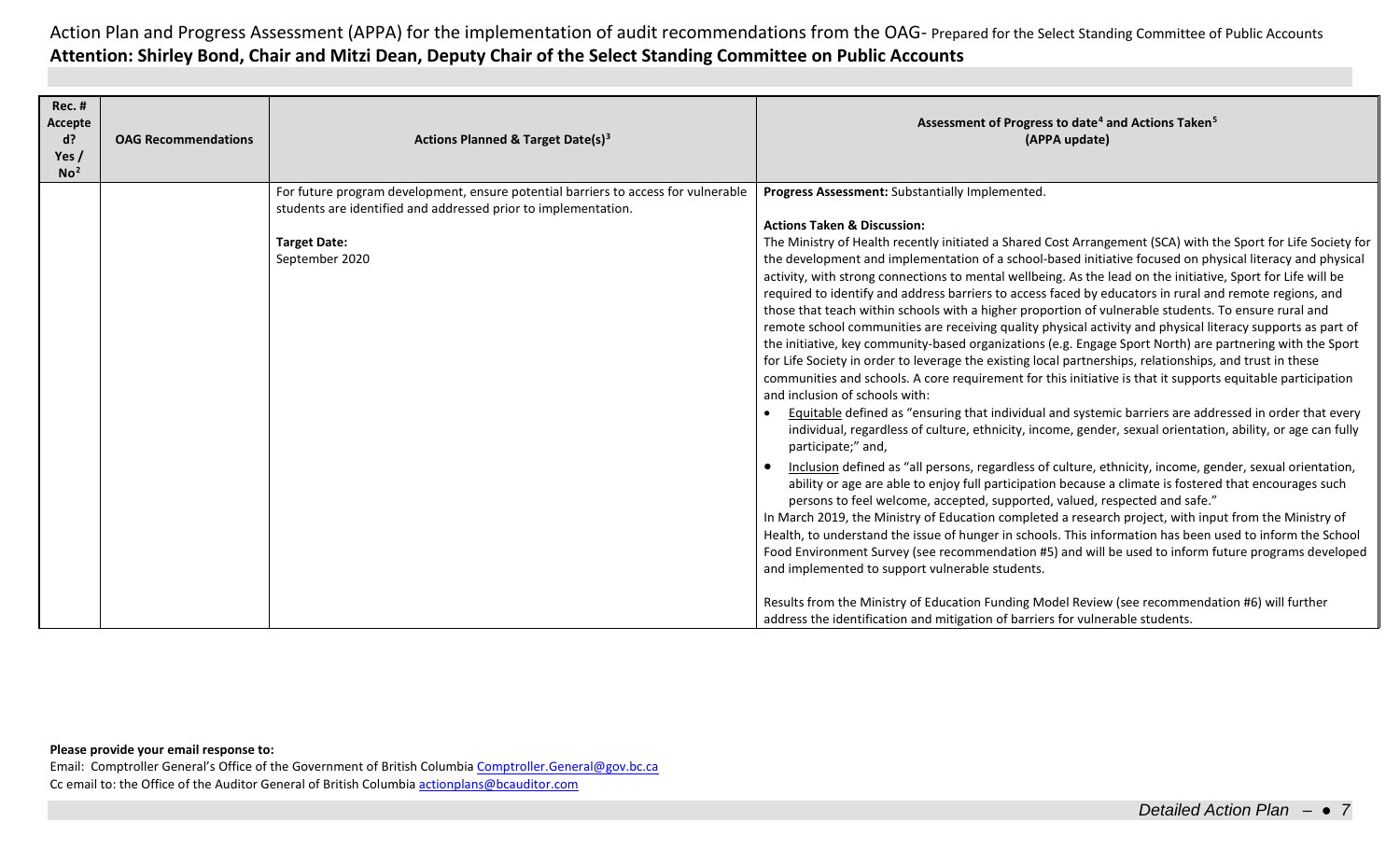| <b>Rec. #</b><br>Accepte<br>$d$ ?<br>Yes /<br>No <sup>2</sup> | <b>OAG Recommendations</b>                                                                                                                                                                                                                                                | Actions Planned & Target Date(s) <sup>3</sup>                                                                                                                                                                                                                  | Assessment of Progress to date <sup>4</sup> and Actions Taken <sup>5</sup><br>(APPA update)                                                                                                                                                                                                                                                                                                                                                                                                                                                                                                                                                                                                                                                                                                                                                                                                                                                                                                                                                                                                                                                                                                                                                                                                                                                                |
|---------------------------------------------------------------|---------------------------------------------------------------------------------------------------------------------------------------------------------------------------------------------------------------------------------------------------------------------------|----------------------------------------------------------------------------------------------------------------------------------------------------------------------------------------------------------------------------------------------------------------|------------------------------------------------------------------------------------------------------------------------------------------------------------------------------------------------------------------------------------------------------------------------------------------------------------------------------------------------------------------------------------------------------------------------------------------------------------------------------------------------------------------------------------------------------------------------------------------------------------------------------------------------------------------------------------------------------------------------------------------------------------------------------------------------------------------------------------------------------------------------------------------------------------------------------------------------------------------------------------------------------------------------------------------------------------------------------------------------------------------------------------------------------------------------------------------------------------------------------------------------------------------------------------------------------------------------------------------------------------|
| 4.<br>Yes                                                     | That the Ministry of Health<br>work with its delivery<br>partners to measure the<br>effectiveness of healthy<br>eating and physical activity<br>initiatives, in terms of<br>achieving increased<br>healthy eating and physical<br>activity and better health<br>outcomes. | Introduce new requirement in funding agreements to ensure that<br>program/intervention evaluation occurs at minimum every three years following<br>implementation, and includes measurement of impact on health outcomes.<br><b>Target Date:</b><br>April 2020 | Progress Assessment: Substantially Implemented.<br>Actions Taken & Discussion: Farm to School BC was evaluated between September 2018 to June 2019 on<br>its ability to influence student's health and learning outcomes. Baseline results indicate students<br>participating in Farm to School have greater access to fruits and vegetables, most notably for students in<br>vulnerable schools. The evaluation also showed that students in all grades reported significant<br>improvements in food literacy and schools are successfully integrating food literacy into their curriculum.<br>The BC School Fruit and Vegetable Nutritional Program was evaluated during the 2017/18 school year on<br>its ability to meet program objectives, which include evidence-based determinants of fruit and vegetable<br>intake (with increased fruit and vegetable intake supporting better health outcomes). Based on the<br>evaluation results and the OAG recommendations, program objectives were updated to more strongly<br>emphasise health outcomes.<br>The Shared Cost Arrangement for the school-based initiative focused on physical literacy and physical<br>activity requires the Sport for Life Society to complete a process and outcome evaluation that details the<br>initiative's impact on evidence-based determinants of health outcomes. |
| 5. Yes                                                        | That the Ministries of<br>Health and Education work<br>together with their<br>delivery partners to<br>support school districts<br>and schools in meeting<br>nutritional guidelines<br>when providing meals<br>(breakfast, lunch and/or<br>snacks) in schools.             | Work with delivery partners to evaluate the school food environment to identify<br>supports needed by school districts and schools.<br><b>Target Date:</b><br><b>June 2021</b>                                                                                 | Progress Assessment: Partially Implemented.<br>Actions Taken & Discussion: The Ministries of Health, Education and Agriculture have co-developed a<br>survey to gain a better understanding of school food environments and local food procurement in BC public<br>schools. The survey was administered by BC Stats and sent to school principals in February 2020. This is to<br>be followed by additional engagement with parent advisory committees, teachers and service delivery<br>partners during the 2020/21 school year to fully identify the supports needed by school districts and<br>schools to meet nutritional guidelines when providing food.                                                                                                                                                                                                                                                                                                                                                                                                                                                                                                                                                                                                                                                                                              |

**Please provide your email response to:**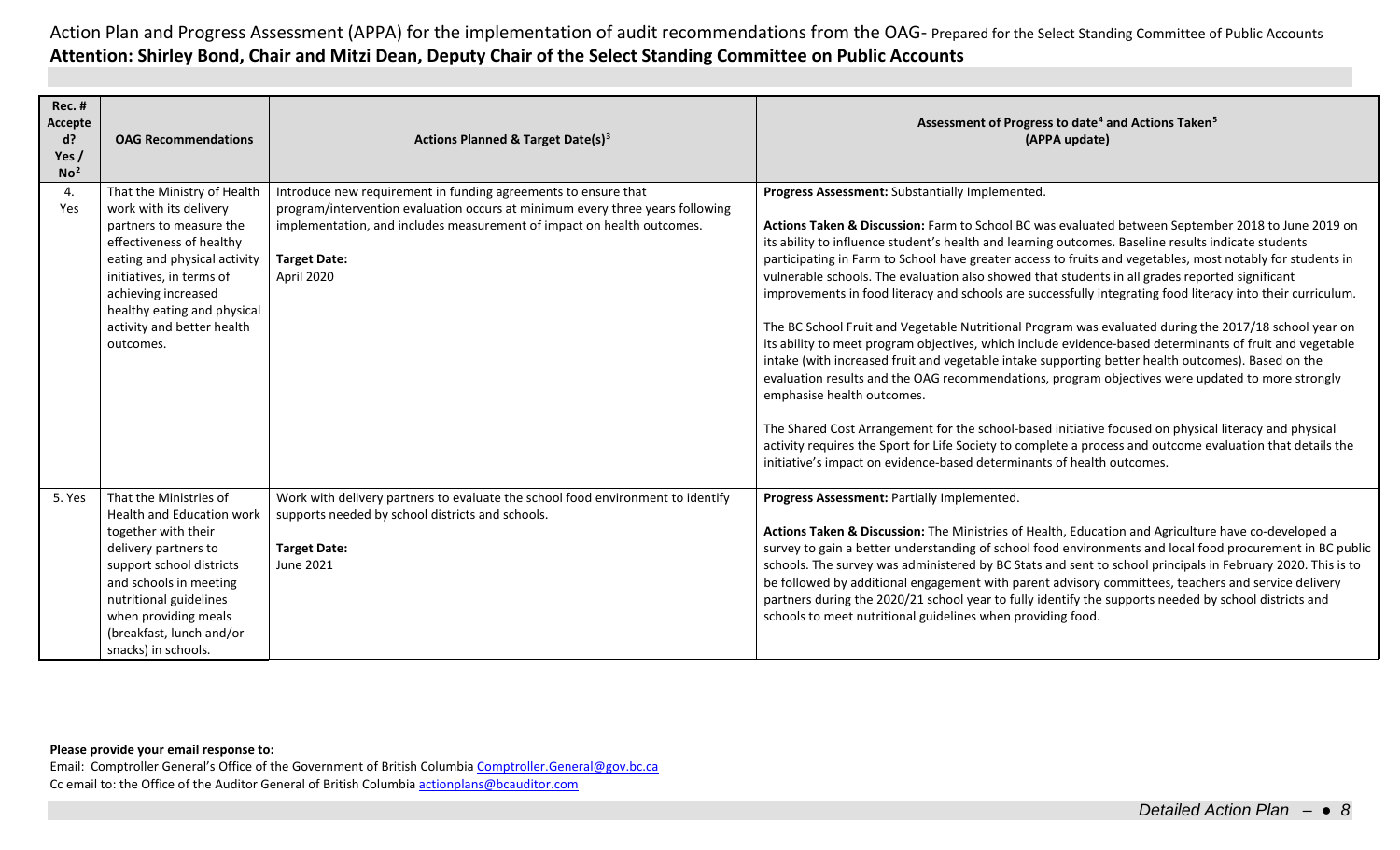| <b>Rec. #</b><br>Accepte<br>d?<br>Yes $/$<br>No <sup>2</sup> | <b>OAG Recommendations</b> | Actions Planned & Target Date(s) <sup>3</sup>                                                                                                                                                                                                            | Assessment of Progress to date <sup>4</sup> and Actions Taken <sup>5</sup><br>(APPA update)                                                                                                                                                                                                                                                                                                                                                                                                                            |
|--------------------------------------------------------------|----------------------------|----------------------------------------------------------------------------------------------------------------------------------------------------------------------------------------------------------------------------------------------------------|------------------------------------------------------------------------------------------------------------------------------------------------------------------------------------------------------------------------------------------------------------------------------------------------------------------------------------------------------------------------------------------------------------------------------------------------------------------------------------------------------------------------|
|                                                              |                            | Identify and update tools and resources to support schools in meeting nutritional<br>guidelines, including updating the School Meal and School Nutrition Program<br>Handbook (identified in recommendation #2).<br><b>Target Date:</b><br>September 2021 | Progress Assessment: No action taken.<br>Actions Taken & Discussion: Planned action is sequenced to follow the School Food Environment Survey<br>and additional engagement with parent advisory committees, teachers and service delivery partners during<br>the 2020/21 school year. Work is also dependent on updating the Guidelines for Food & Beverages Sales in<br>BC schools which will inform updates to the related School Meal and School Nutrition Program Handbook<br>(see response to recommendation #2). |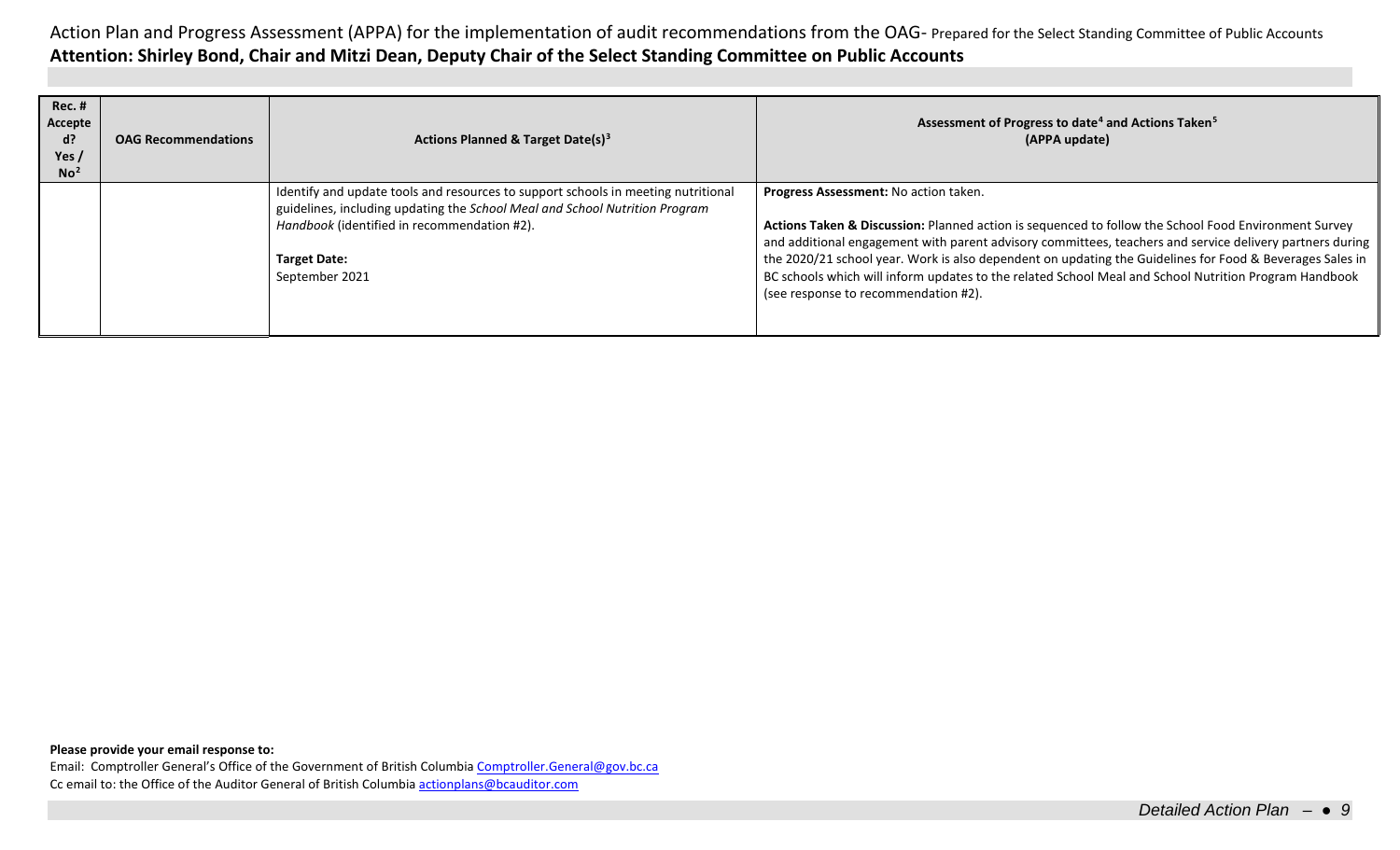| Work with delivery partners to review and update available supports at HealthLink | Progress Assessment: No action taken.                                                                    |
|-----------------------------------------------------------------------------------|----------------------------------------------------------------------------------------------------------|
| BC (including tele-health and brand name food list) to ensure alignment with      |                                                                                                          |
| revised nutritional guidelines when providing meals in schools.                   | Actions Taken & Discussion: Planned action is sequenced to follow updates to the Guidelines for Food and |
|                                                                                   | Beverage Sales in BC Schools (see response to recommendation #2).                                        |
| <b>Target Date:</b>                                                               |                                                                                                          |
| September 2021                                                                    |                                                                                                          |
|                                                                                   |                                                                                                          |
|                                                                                   |                                                                                                          |
|                                                                                   |                                                                                                          |
|                                                                                   |                                                                                                          |
|                                                                                   |                                                                                                          |
|                                                                                   |                                                                                                          |
|                                                                                   |                                                                                                          |
|                                                                                   |                                                                                                          |
|                                                                                   |                                                                                                          |
|                                                                                   |                                                                                                          |
|                                                                                   |                                                                                                          |
|                                                                                   |                                                                                                          |
|                                                                                   |                                                                                                          |
|                                                                                   |                                                                                                          |
|                                                                                   |                                                                                                          |
|                                                                                   |                                                                                                          |
|                                                                                   |                                                                                                          |
|                                                                                   |                                                                                                          |
|                                                                                   |                                                                                                          |
|                                                                                   |                                                                                                          |
|                                                                                   |                                                                                                          |
|                                                                                   |                                                                                                          |
|                                                                                   |                                                                                                          |
|                                                                                   |                                                                                                          |
|                                                                                   |                                                                                                          |
|                                                                                   |                                                                                                          |
|                                                                                   |                                                                                                          |
|                                                                                   |                                                                                                          |
|                                                                                   |                                                                                                          |

### **Please provide your email response to:**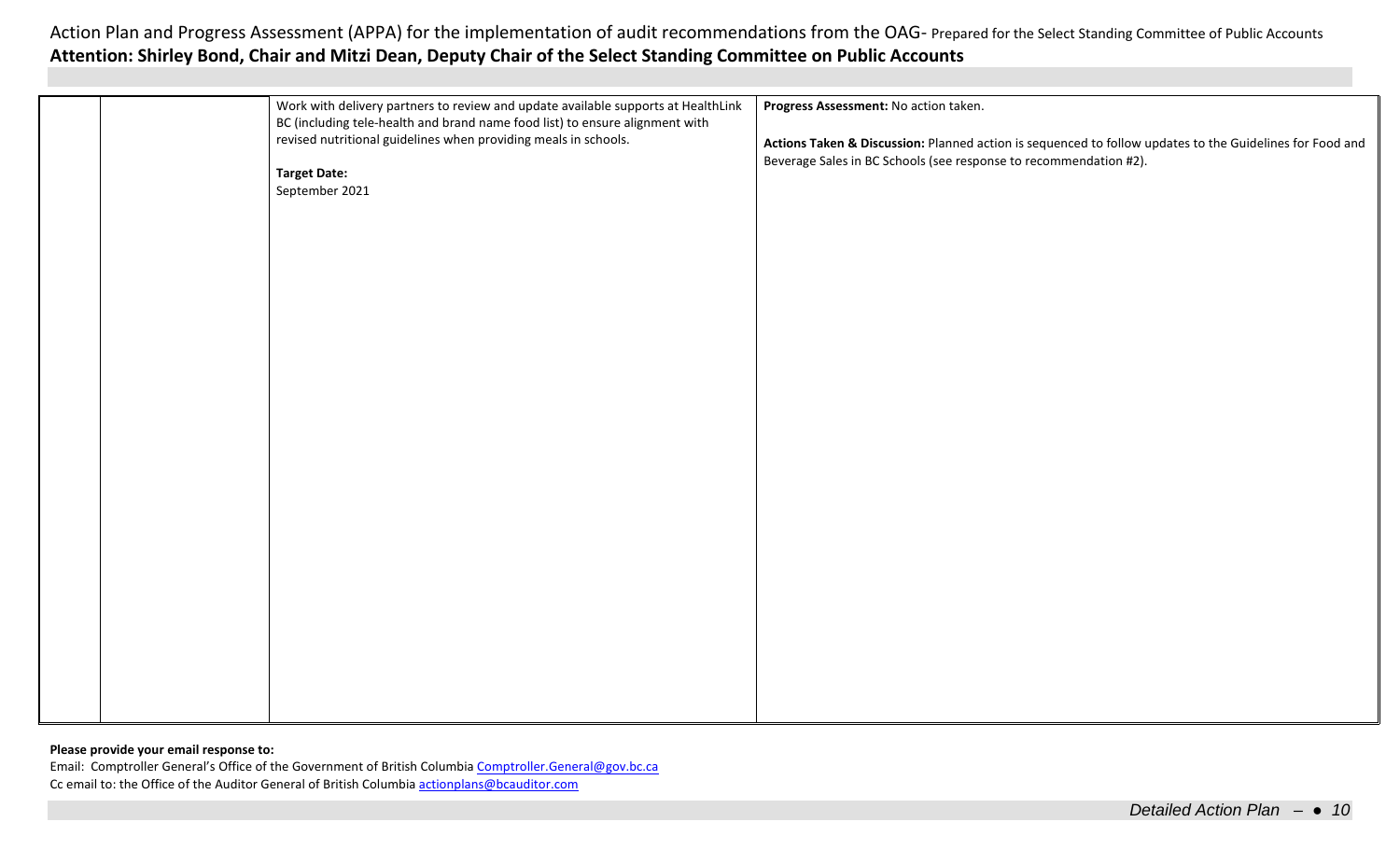| <b>Rec. #</b><br>Accepte<br>d?<br>Yes/<br>No <sup>2</sup> | <b>OAG Recommendations</b>                                                                                                                                                                                                              | Actions Planned & Target Date(s) <sup>3</sup>                                                                                                                                                                                                                                                                                                                         | Assessment of Progress to date <sup>4</sup> and Actions Taken <sup>5</sup><br>(APPA update)                                                                                                                                                                                                                                                                                                                                                                                                                                                                                                                                                                                                                                                                                                                                                                                                                                                                                                                                                                                                                                                                                                                                                                                                                                                                                                                                                                                                                                                                                                                                                                                                   |
|-----------------------------------------------------------|-----------------------------------------------------------------------------------------------------------------------------------------------------------------------------------------------------------------------------------------|-----------------------------------------------------------------------------------------------------------------------------------------------------------------------------------------------------------------------------------------------------------------------------------------------------------------------------------------------------------------------|-----------------------------------------------------------------------------------------------------------------------------------------------------------------------------------------------------------------------------------------------------------------------------------------------------------------------------------------------------------------------------------------------------------------------------------------------------------------------------------------------------------------------------------------------------------------------------------------------------------------------------------------------------------------------------------------------------------------------------------------------------------------------------------------------------------------------------------------------------------------------------------------------------------------------------------------------------------------------------------------------------------------------------------------------------------------------------------------------------------------------------------------------------------------------------------------------------------------------------------------------------------------------------------------------------------------------------------------------------------------------------------------------------------------------------------------------------------------------------------------------------------------------------------------------------------------------------------------------------------------------------------------------------------------------------------------------|
| 6.<br>Yes                                                 | That the Ministry of<br>Education works with<br>school districts to<br>implement a consistent<br>method for estimating the<br>number of vulnerable<br>students needing access to<br>programs currently funded<br>through CommunityLINK. | The Ministry of Education conducted a review in 2018 to find alternate ways of<br>providing equitable and predictable funding to boards of education.<br>CommunityLINK funding was within the scope of the funding model review.<br>Report to Minister of Education with recommendations for new funding allocation<br>model.<br><b>Target Date:</b><br>July 21, 2018 | Progress Assessment: Fully Implemented.<br>Actions Taken & Discussion: In early 2018, an Independent Panel conducted a review of the BC<br>Kindergarten to Grade 12 Public Education Funding Model to ensure the education system receives stable<br>and predictable funding.<br>The Independent Review Panel's, Improving Equity and Accountability: Report of the Funding Model<br>Review Panel, was released by the Minister of Education to the public in December 2018.<br>The Panel's report included 22 recommendations on three themes. One of the three key themes was<br>on Equity and included 11 recommendations. CommunityLINK is addressed in the following report<br>recommendation:<br>"The Ministry of Education should create a single Inclusive Education Supplement that<br>$\circ$<br>incorporates all of the following:<br>Supplemental Special Needs Funding;<br>English/French Language Learning;<br>Supplement for Vulnerable Students;<br>CommunityLINK;<br>Ready Set Learn;<br>Supplemental Student Location Factor; and<br>Funding currently in the Basic Allotment that was previously allocated to high incidence<br>categories of special needs.<br>This single Inclusive Education Supplement should allocate funding through two components:<br>COMPONENT 1- students requiring high-cost supports should be funded, and school districts<br>should continue to report and claim these students to the Ministry for funding"<br>"COMPONENT 2- the remaining inclusive education funds should be allocated to school districts<br>through a prevalence-based model using a comprehensive range of third-party medical and socio-<br>economic population data" |

### **Please provide your email response to:**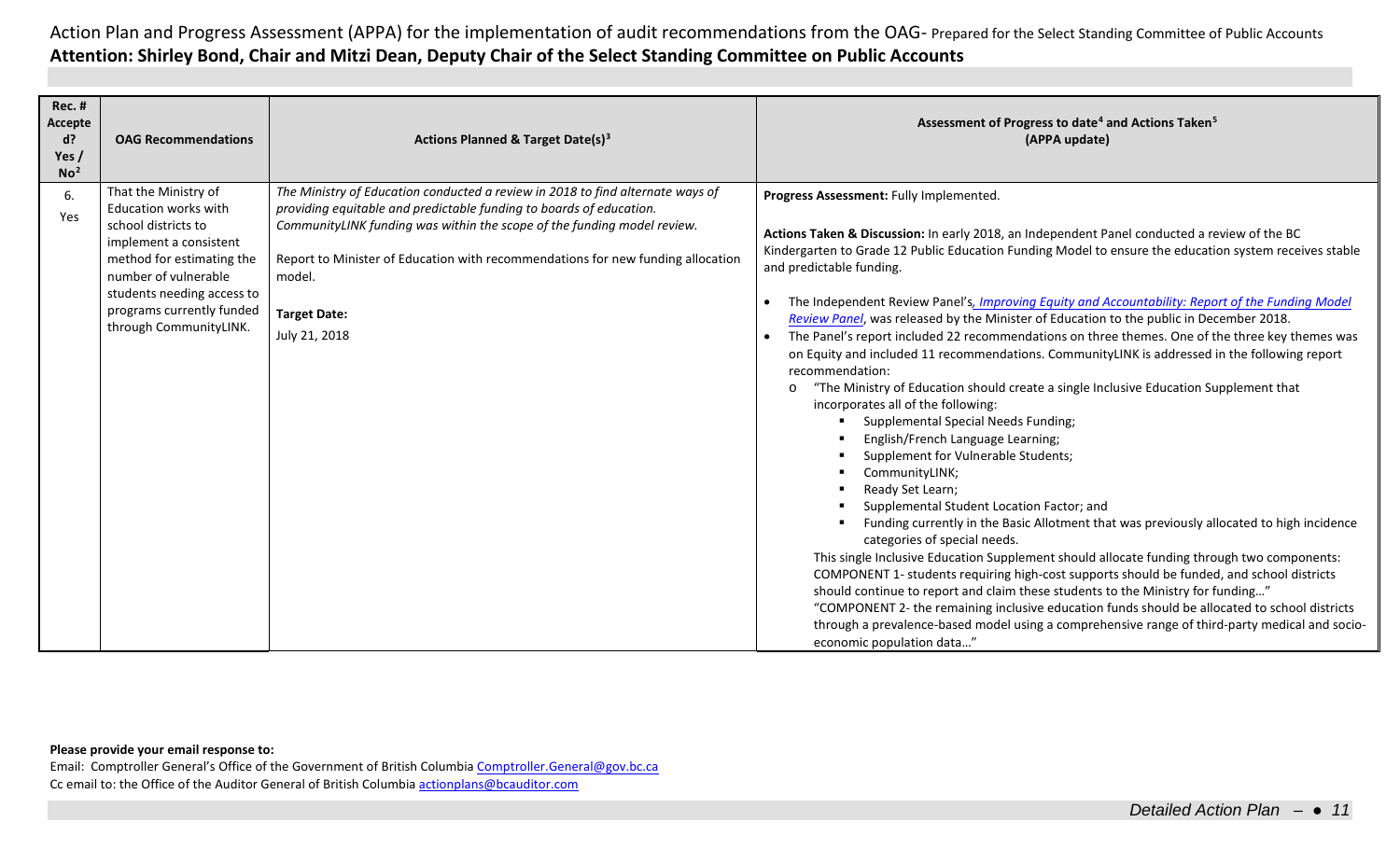| <b>Rec. #</b><br>Accepte<br>$d$ ?<br>Yes $/$<br>No <sup>2</sup> | <b>OAG Recommendations</b> | <b>Actions Planned &amp; Target Date(s)3</b>                                      | Assessment of Progress to date <sup>4</sup> and Actions Taken <sup>5</sup><br>(APPA update)                                                                                                                                                                                                                                                                                                                                                                                                                                                                                                                                                                                                                                                                                                                                                                                                                                                                                                                                                                                                                                                                                                                                                                                                                                                                                                                                                                                                  |
|-----------------------------------------------------------------|----------------------------|-----------------------------------------------------------------------------------|----------------------------------------------------------------------------------------------------------------------------------------------------------------------------------------------------------------------------------------------------------------------------------------------------------------------------------------------------------------------------------------------------------------------------------------------------------------------------------------------------------------------------------------------------------------------------------------------------------------------------------------------------------------------------------------------------------------------------------------------------------------------------------------------------------------------------------------------------------------------------------------------------------------------------------------------------------------------------------------------------------------------------------------------------------------------------------------------------------------------------------------------------------------------------------------------------------------------------------------------------------------------------------------------------------------------------------------------------------------------------------------------------------------------------------------------------------------------------------------------|
|                                                                 |                            | Develop the new funding model; and implementation and transition materials.       | Progress Assessment: Partially implemented.                                                                                                                                                                                                                                                                                                                                                                                                                                                                                                                                                                                                                                                                                                                                                                                                                                                                                                                                                                                                                                                                                                                                                                                                                                                                                                                                                                                                                                                  |
|                                                                 |                            | <b>Target Date:</b><br>February 1, 2023 (Phase One announced on February 7, 2020) | <b>Actions Taken &amp; Discussion:</b><br>Winter 2019: The Minister of Education announced an engagement process in February 2019 including a<br>Partner Forum and the formation of working groups.<br>Spring and Summer 2019: Working group meetings, policy and model development and site visits.<br>Fall and Winter 2019/20: Continued engagement, government approvals and announcement of two-phase<br>plan.<br>Working groups submitted their reports to the Minister in October 2019.<br>The Ministry continued to work on modelling the recommendations of the proposed funding allocation<br>system; policy development took place in coordination with the modelling and the implications<br>identified by the working group were taken into consideration.<br>On February 7, 2020, the Ministry announced the first phase of changes to the Kindergarten to Grade<br>12 funding model including a new funding supplement to support children and youth in care, students<br>with mental health challenges and those living in low-income families. School districts can use this<br>supplement to deliver services based on local needs including school meal programs, trauma<br>counselling, additional classroom supports and transportation services.<br>While the current CommunityLINK funding formula is not changing at this time, the new funding<br>supplement will serve as an interim step to better address the needs of students living in low-income<br>families. |

### **Please provide your email response to:**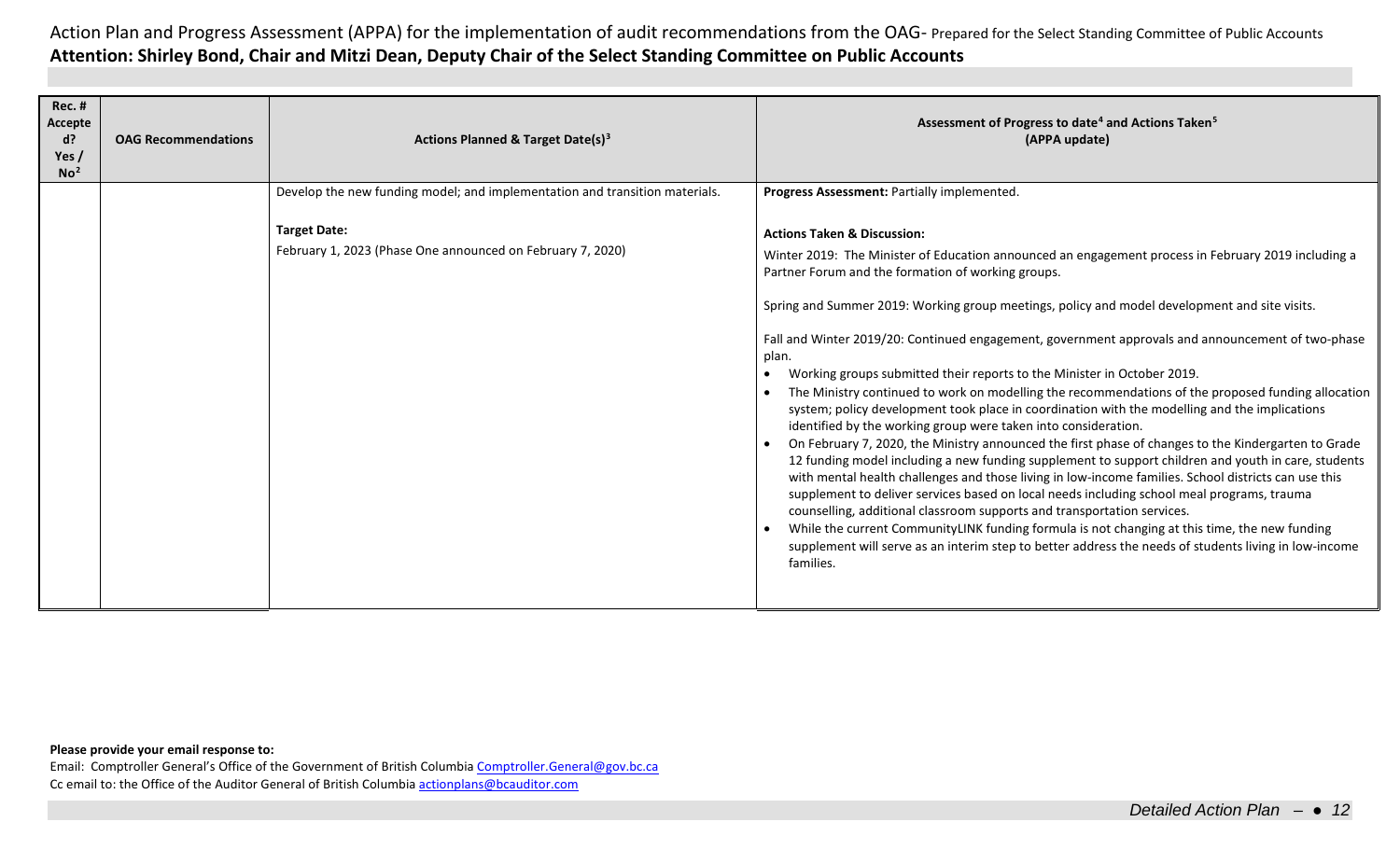| <b>Rec. #</b><br>Accepte<br>d?<br>Yes /<br>No <sup>2</sup> | <b>OAG Recommendations</b> | <b>Actions Planned &amp; Target Date(s)<sup>3</sup></b>                                                                                                     | Assessment of Progress to date <sup>4</sup> and Actions Taken <sup>5</sup><br>(APPA update)                                                                                                                                                                                                                                                |
|------------------------------------------------------------|----------------------------|-------------------------------------------------------------------------------------------------------------------------------------------------------------|--------------------------------------------------------------------------------------------------------------------------------------------------------------------------------------------------------------------------------------------------------------------------------------------------------------------------------------------|
|                                                            |                            | New operating grant manual and tables for 2020/21 school year; transition<br>information for stakeholders; and monitoring and evaluation plan for Ministry. | <b>Progress Assessment: Partially implemented.</b>                                                                                                                                                                                                                                                                                         |
|                                                            |                            | <b>Target Date:</b><br>March 13, 2020                                                                                                                       | <b>Actions Taken &amp; Discussion:</b><br>March 13, 2020: New operating grant manual and tables for 2020/21 school year; transition<br>information for stakeholders; and implementation, monitoring and evaluation plan for Ministry.<br>Monitoring and post-evaluation of the implemented recommendations will be on-going after release. |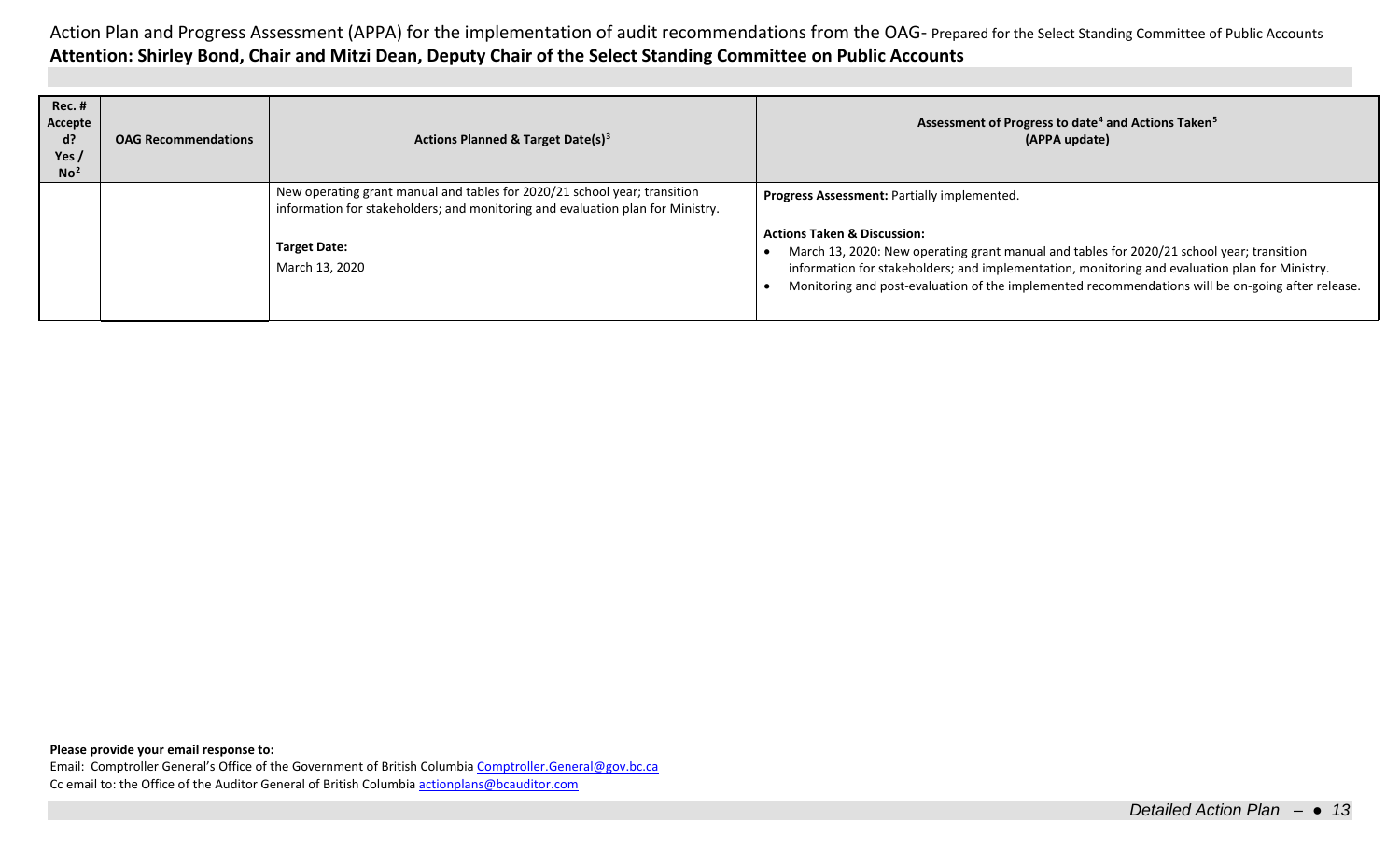| 7.  | That the Ministries of      | Building on actions identified in Recommendation 1, planning across all levels will | Progress Assessment: Substantially Implemented.                                                                 |
|-----|-----------------------------|-------------------------------------------------------------------------------------|-----------------------------------------------------------------------------------------------------------------|
| Yes | Health and Education work   | identify implementation barriers, and will determine and apply corresponding        |                                                                                                                 |
|     | together with their         | approaches to mitigate these barriers for healthy eating and physical activity      | <b>Actions Taken &amp; Discussion:</b>                                                                          |
|     | delivery partners to        | programs and policies.                                                              | The recommendations from the OAG have provided a platform for the Ministries of Health and Education            |
|     | identify and address        |                                                                                     | to collaborate on actions both directly related to the audit findings, and on those that support larger         |
|     | barriers to the             | <b>Target Date:</b>                                                                 | system-wide transformation strategies, including:                                                               |
|     | implementation of           |                                                                                     |                                                                                                                 |
|     | healthy eating and physical | September 2020                                                                      | The Ministries have developed a Memorandum of Understanding that addresses collaboration in the                 |
|     | activity programs and       |                                                                                     | context of working with partners.                                                                               |
|     | policies.                   |                                                                                     |                                                                                                                 |
|     |                             |                                                                                     | In addition to ensuring alignment with Canada's new food guide, the Ministries of Health and Education will     |
|     |                             |                                                                                     | be updating the Guidelines for Food and Beverage Sales in BC Schools and the related School Meal and            |
|     |                             |                                                                                     | School Nutrition Handboook to address any barriers experienced by end-users identified through the              |
|     |                             |                                                                                     | School Food Environment Survey and subsequent engagement with parent advisory committees, teachers              |
|     |                             |                                                                                     | and service delivery partners during the 2020/21 school year.                                                   |
|     |                             |                                                                                     |                                                                                                                 |
|     |                             |                                                                                     | All government initiatives now incorporate intentional analysis using GBA+ to consider intersectionality in     |
|     |                             |                                                                                     | identifying and mitigating barriers to service and inequalities.                                                |
|     |                             |                                                                                     |                                                                                                                 |
|     |                             |                                                                                     | The Ministry of Health recently initiated a Shared Cost Arrangement with the Sport for Life Society for the     |
|     |                             |                                                                                     | development and implementation of a school-based initiative focused on physical literacy and physical           |
|     |                             |                                                                                     | activity, with strong connections to mental wellbeing. Determined collaboratively between the Ministry of       |
|     |                             |                                                                                     | Health, Ministry of Education, and Ministry of Tourism, Arts and Culture, the initiative will focus on          |
|     |                             |                                                                                     | providing professional development opportunities and resources for elementary educators that are low-           |
|     |                             |                                                                                     | barrier to access and meet the unique needs of educators supporting vulnerable students. Also, that the         |
|     |                             |                                                                                     | initiative supports equitable and inclusive participation, with an initial focus on reaching rural and remote   |
|     |                             |                                                                                     | schools. To ensure rural and remote school communities are receiving quality physical activity and physical     |
|     |                             |                                                                                     | literacy supports as part of the initiative, key community-based organizations (e.g. Engage Sport North) are    |
|     |                             |                                                                                     | partnering with the Sport for Life Society in order to leverage the existing local partnerships, relationships, |
|     |                             |                                                                                     | and trust in these communities and schools.                                                                     |
|     |                             |                                                                                     |                                                                                                                 |
|     |                             |                                                                                     | The Healthy Schools BC granting process has been updated to address application barriers and to prioritize      |
|     |                             |                                                                                     | access for First Nations schools. Program staff have reached out directly to First Nations schools across the   |
|     |                             |                                                                                     | province to encourage them to apply for a grant, and to reduce barriers to successful submission of an          |
|     |                             |                                                                                     | application.                                                                                                    |
|     |                             |                                                                                     |                                                                                                                 |
|     |                             |                                                                                     |                                                                                                                 |

### **Please provide your email response to:**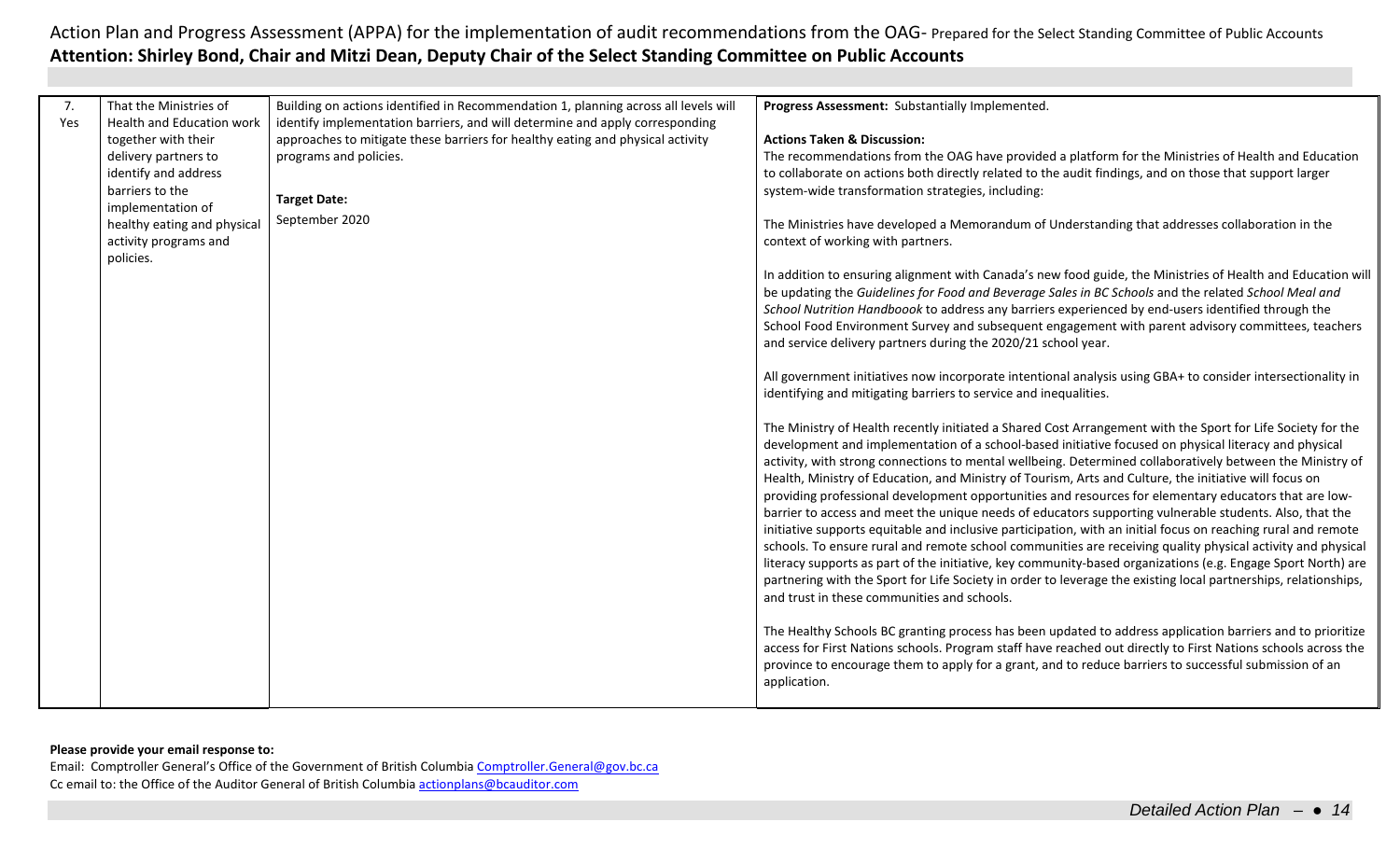| <b>Rec. #</b><br>Accepte<br>$d$ ?<br>Yes /<br>No <sup>2</sup> | <b>OAG Recommendations</b>                                                                                                                                                                                                       | Actions Planned & Target Date(s) <sup>3</sup>                                                                                                                                                                                                 | Assessment of Progress to date <sup>4</sup> and Actions Taken <sup>5</sup><br>(APPA update)                                                                                                                                                                                                                                                                                                                                                                                                                                                                                                                                                                                                                                                                                                                                                                                                                                                                                                                                                                                                                                                                                                                                                                                                                                                        |
|---------------------------------------------------------------|----------------------------------------------------------------------------------------------------------------------------------------------------------------------------------------------------------------------------------|-----------------------------------------------------------------------------------------------------------------------------------------------------------------------------------------------------------------------------------------------|----------------------------------------------------------------------------------------------------------------------------------------------------------------------------------------------------------------------------------------------------------------------------------------------------------------------------------------------------------------------------------------------------------------------------------------------------------------------------------------------------------------------------------------------------------------------------------------------------------------------------------------------------------------------------------------------------------------------------------------------------------------------------------------------------------------------------------------------------------------------------------------------------------------------------------------------------------------------------------------------------------------------------------------------------------------------------------------------------------------------------------------------------------------------------------------------------------------------------------------------------------------------------------------------------------------------------------------------------|
|                                                               |                                                                                                                                                                                                                                  |                                                                                                                                                                                                                                               | In partnership with the Ministry of Agriculture and Ministry of Education, work has commenced to adjust<br>the grant deliverables associated with the BC School Fruit and Vegetable Nutrition Program. Program<br>objectives have been updated to better reflect the shared priorities of the partner ministries. The program<br>coordinator guide continues to provide ideas on how to support vulnerable students to access extra fruits<br>and vegetables in a way that reduces stigma, including that leftover product should be placed in a basket at<br>the office so students can help themselves. Additionally, Ministry of Health staff have worked with program<br>staff to explore ways to extend the reach of the program to remote communities with non-conventional<br>school settings.<br>Farm to School BC continues to focus its services on school communities that serve a higher proportion of<br>students experiencing vulnerability as defined by socio-economic status and geography.<br>Incorporation of daily physical activity requirements into the new Physical and Health Education curriculum<br>allowed for the elimination of the stand-alone Daily Physical Activity policy, which many schools/districts<br>reported to be onerous in terms of record keeping/reporting, and disconnected from student learning. |
| 8. Yes                                                        | That the Ministries of<br><b>Health and Education</b><br>report publicly on shared<br>performance measures<br>that are consistent with<br>key indicators for the<br>physical health and well-<br>being of children and<br>youth. | Work with key partners (e.g. Provincial Health Officer) to validate shared<br>performance measures as consistent with key indicators for the physical health and<br>well-being of children and youth.<br><b>Target Date:</b><br>December 2020 | Progress Assessment: Partially Implemented.<br><b>Actions Taken &amp; Discussion:</b><br>The Ministries have initiated a project to identify and gather established indicators of physical health and<br>wellbeing of children and youth from credible sources. Building on these results, and leveraging a<br>complementary project led by Child Health BC in partnership with the Provincial Health Officer, the<br>Ministries will affirm which indicators can be used to best assess the physical health and well-being of<br>children in the setting of schools, and will bring them bring forward to senior decision-making tables and<br>key partners for consideration and validation.                                                                                                                                                                                                                                                                                                                                                                                                                                                                                                                                                                                                                                                     |
|                                                               |                                                                                                                                                                                                                                  | Build on existing provincial tools (e.g. Student Learning Survey, Adolescent Health<br>Survey) to collect data on shared performance measures.<br><b>Target Date:</b><br>September 2021                                                       | Progress Assessment: No action taken.<br><b>Actions Taken &amp; Discussion:</b><br>Planned action is sequenced to follow the selection and validation of indicators.                                                                                                                                                                                                                                                                                                                                                                                                                                                                                                                                                                                                                                                                                                                                                                                                                                                                                                                                                                                                                                                                                                                                                                               |

**Please provide your email response to:**